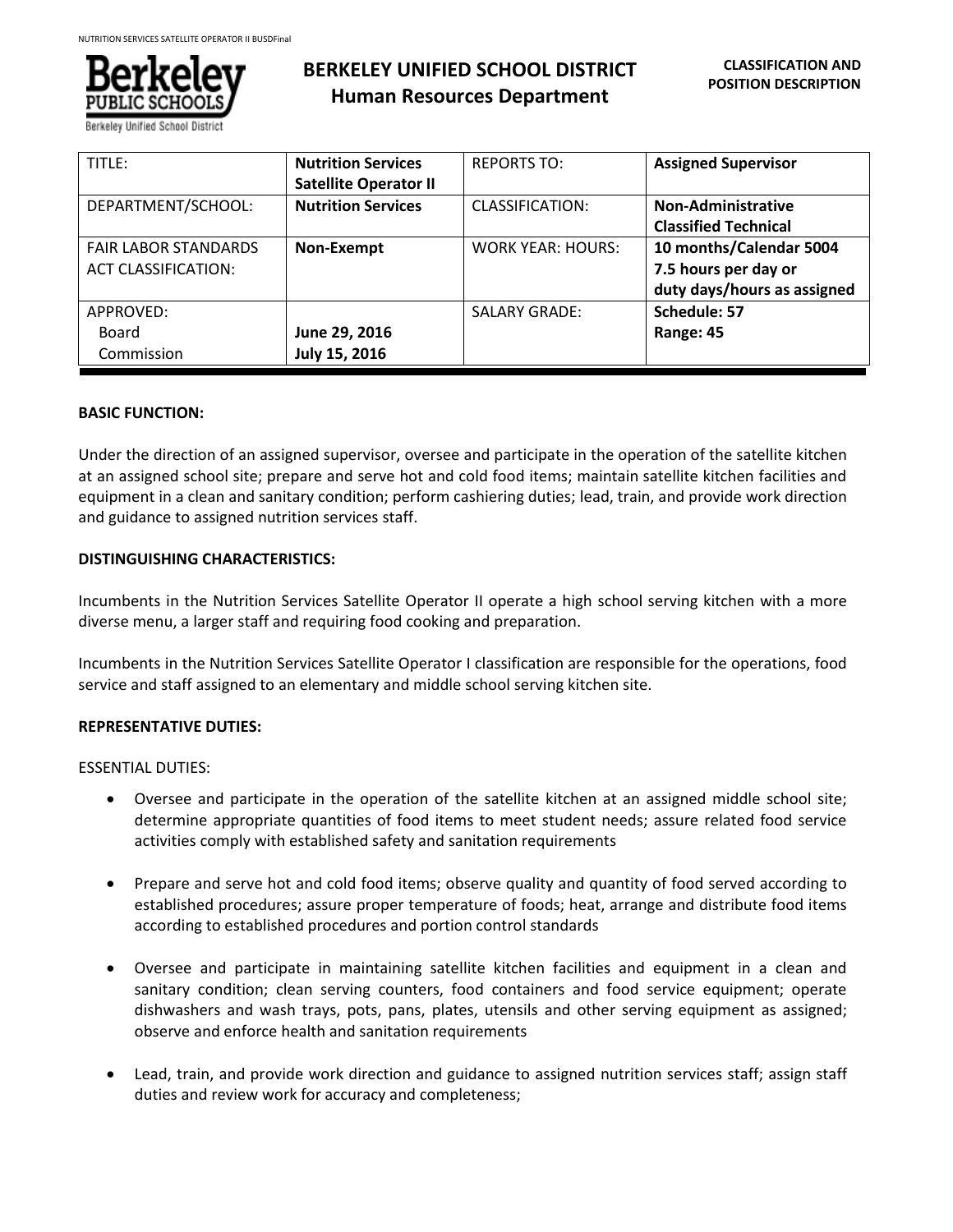- Prepare food and beverages for sale; count and set-up plates, trays and utensils; stock condiments, food items and paper goods; order, pick up, inspect, receive, store and rotate food items and supplies as directed; stock bins with food supplies; conduct daily inventories as directed, and arrange for adjustments in deliveries if necessary
- Perform cashiering duties; count money and make correct change; prepare, balance and verify cash drawers; review and verify receipts; prepare bank deposits as directed
- Operate standard food service equipment such as ovens, warmers and food service machines
- Communicate with students and staff to exchange information and resolve issues or concerns
- Serve food to students according to specified time schedules
- Maintain a variety of records related to food items, inventory, sales and assigned activities; prepare routine food service reports

OTHER DUTIES: Perform related duties as assigned

### **KNOWLEDGE AND ABILITIES:**

### KNOWLEDGE OF:

School food service operations Quantity food preparation including assembling and heating food items and ingredients Sanitation and safety practices related to preparing, handling and serving food Methods, equipment and techniques used in large-quantity food assembly Oral and written communication skills Interpersonal skills using tact, patience and courtesy Principles of training and providing work direction Health and safety regulations Inventory practices and procedures Portion control techniques Storage and rotation of perishable food Mathematic calculations and cashiering skills Proper lifting techniques Record-keeping techniques

## ABILITY TO:

Oversee and participate in the operation of the satellite kitchen at an assigned middle school site Prepare and serve hot and cold food items to students Maintain satellite facilities and equipment in a clean and sanitary condition Perform cashiering duties and make change accurately Lead, train, and provide work direction and guidance to assigned nutrition services staff Determine appropriate quantities of food items to meet student needs Operate standard kitchen equipment safely and efficiently Follow and assure compliance with health and sanitation requirements Store and rotate food supplies in storage areas according to established procedures Conduct daily inventories and order appropriate amounts of food items and supplies Communicate effectively both orally and in writing